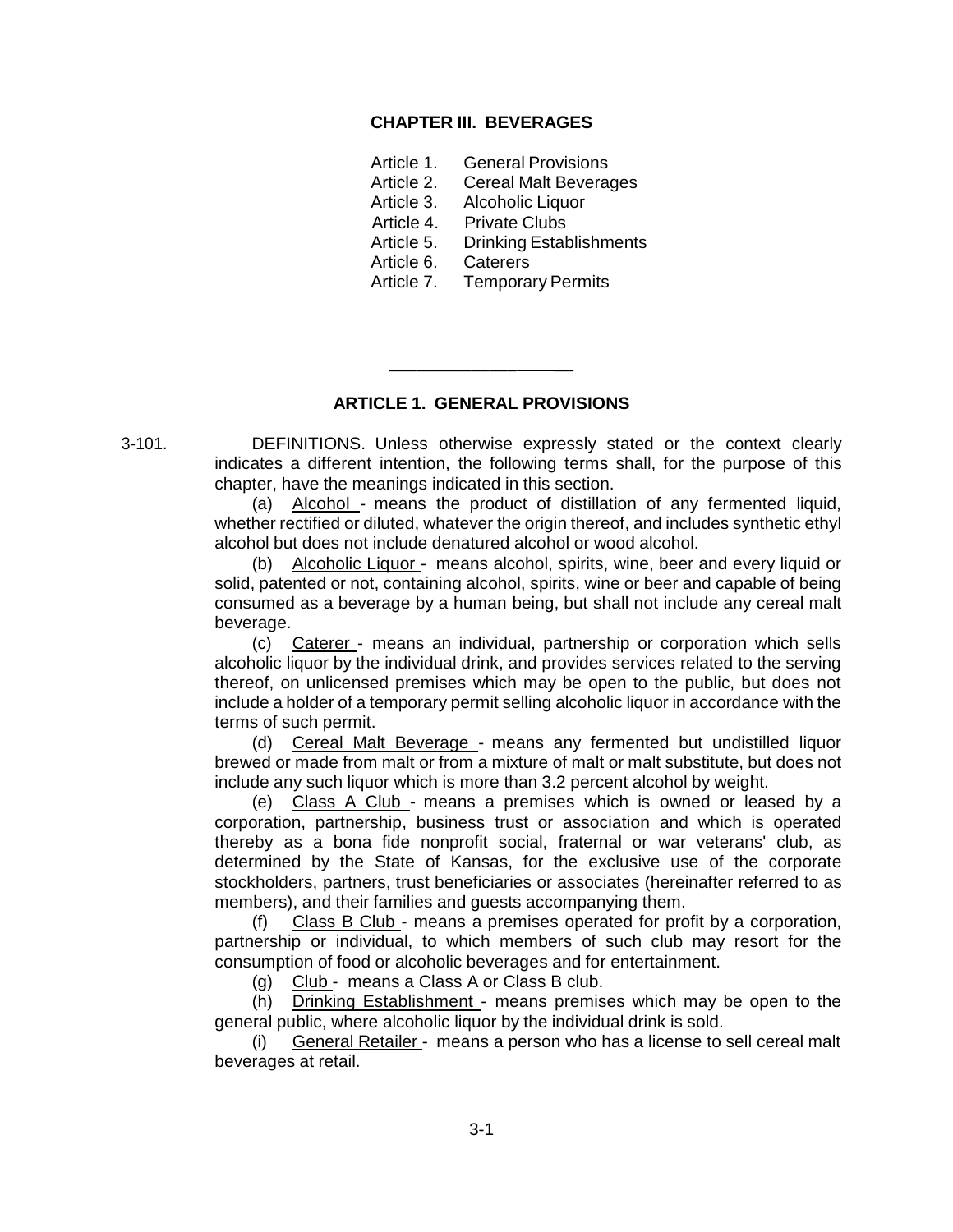(j)  $L$ imited Retailer - means a person who has a license to sell cereal malt beverages at retail only in original and unopened containers and not for consumption on the premises.

(k) Place of Business - Any place at which cereal malt beverages or alcoholic beverages or both are sold.

Temporary Permit - means a permit, issued in accordance with the laws of the State of Kansas, which allows the permit holder to offer for sale, sell and serve alcoholic liquor for consumption on unlicensed premises, open to the public.

(m) W holesaler or distributor - Any individuals, firms, copartnerships, corporations and associations which sell or offer for sale any beverage referred to in this chapter, to persons, copartnerships, corporations and associations authorized by this chapter to sell cereal malt beverages at retail. (Code 1983, 3-101,201)

3-102. RESTRICTION ON LOCATION. (a) No alcoholic liquor shall be sold or served by a person holding a license or permit from the city whose place of business or other premises are located within 200 feet of any church, school, nursing home, library, or hospital, said distance to be measured from the nearest property line of such church, school, nursing home, library, or hospital, to the nearest portion of the building occupied by the premises.

> (b) The distance location of subsection (a) above shall not apply to a club, drinking establishment, caterer or temporary permit holder when the license or permit applicant petitions for and receives a waiver of the distance limitation from the governing body. The governing body shall grant such a waiver only following public notice and hearing and a finding by the governing body that the proximity of the establishment is not adverse to the public welfare or safety.

> (c) No license or permit shall be issued for the sale of alcoholic liquor if the building or use does not meet the zoning ordinance requirements of the city or conflicts with other city laws, including building and health codes. (Code 1983, 3-114,211)

3-103. MINORS ON PREMISES. (a) It shall be unlawful for any person under the age of 21 years to remain on any premises where the sale of alcoholic liquor is licensed for on-premises consumption, or where a caterer or temporary permit holder is serving alcoholic liquor.

> (b) It shall be unlawful for the operator, person in charge or licensee of any premises licensed for on-premises consumption of alcoholic liquor or a caterer or temporary permit holder who is serving alcoholic liquor to permit any person under the age of 21 years to remain on the premises.

> (c) This section shall not apply if the person under the age of 21 years is accompanied by his or her parent or guardian, or if the licensed or permitted premises derives not more than 30 percent of its gross receipts in each calendar year from the sale of alcoholic liquor for on-premises consumption. (Code 1983, 3-207; Code 2005)

3-104. CONSUMPTION ON PUBLIC PROPERTY. No person shall drink or consume any alcoholic liquor on city owned public property. (K.S.A. Supp. 41-719; Code 2006)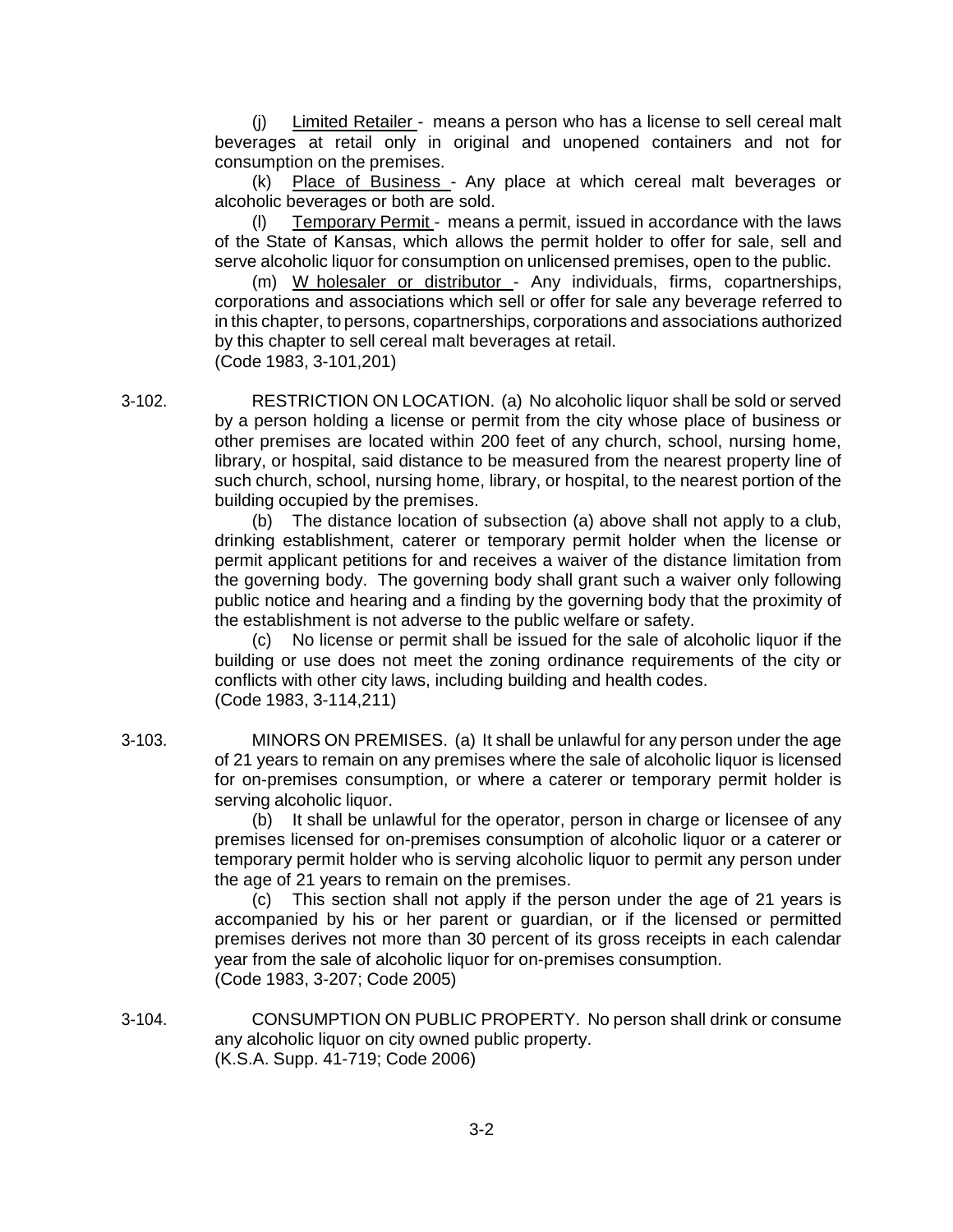3-105. PUBLIC SALE; CONSUMPTION. (a) It shall be unlawful for any person to sell, serve or dispense any cereal malt beverage or alcoholic beverage in any public place not licensed to sell, serve or dispense such beverage at such public place within or under the jurisdiction of the city.

> (b) It shall be unlawful for any person to drink or consume any cereal malt beverage or alcoholic beverage in any public place not licensed to sell and serve such beverage for public consumption at such public place within or under the jurisdiction of the city.

(c) For purposes of this section, the term "public place" shall include upon any street, public thoroughfare, public parking lot or any privately owned parking area made available to the public generally, within any parked or driven motor vehicle situated in any of the aforesaid places or upon any property owned by the state or any governmental subdivision thereof unless such property is leased to others under K.S.A. 12-1740 *et seq.* if the property is being used for hotel or motel purposes or purposes incidental thereto or is owned or operated by an airport authority created pursuant to Chapter 27 of the Kansas Statutes Annotated. (K.S.A. 41-719; Code 1983, 3-111)

3-106. OPEN CONTAINER. (a) It shall be unlawful for any person to transport in any vehicle upon a highway or street any cereal malt beverage or alcoholic beverage unless such beverage is:

> (1) In the original, unopened package or container, the seal of which has not been broken and from which the original cap or cork or other means of closure has not been removed;

> (2) In the locked, rear trunk or rear compartment or any locked outside compartment which is not accessible to any person in the vehicle while it is in motion or;

> (3) In the exclusive possession of a passenger in a vehicle which is a recreational vehicle as defined by K.S.A. 75-1212 or a bus as defined by K.S.A. 8- 1406, who is not in the driving compartment of such vehicle or who is in a portion of such vehicle from which the driver is not directly accessible.

(b) As used in this section highway and street have meanings provided by K.S.A. 8-1424 and K.S.A. 8-1473 and amendments thereto. (K.S.A. 8-1599; Code 1983, 3-112, 208:209)

3-107. CONSUMPTION WHILE DRIVING. It shall be unlawful for any person to consume any cereal malt beverage or alcoholic beverage while operating any vehicle upon any street or highway.

(K.S.A. 41-719, 41-2720; Code 1983, 3-113, 210)

3-108. IDENTIFICATION CARD. (a) It shall be unlawful for any person to:

(1) Display, cause or permit to be displayed, or have in possession, any fictitious, fraudulently altered, or fraudulently obtained identification card for purposes relating to the sale, purchase or consumption of either cereal malt beverage or alcoholic liquor.

(2) Display or represent any identification card not issued to such person as being his or her card for purposes relating to the sale, purchase or consumption of either cereal malt beverage or alcoholic liquor.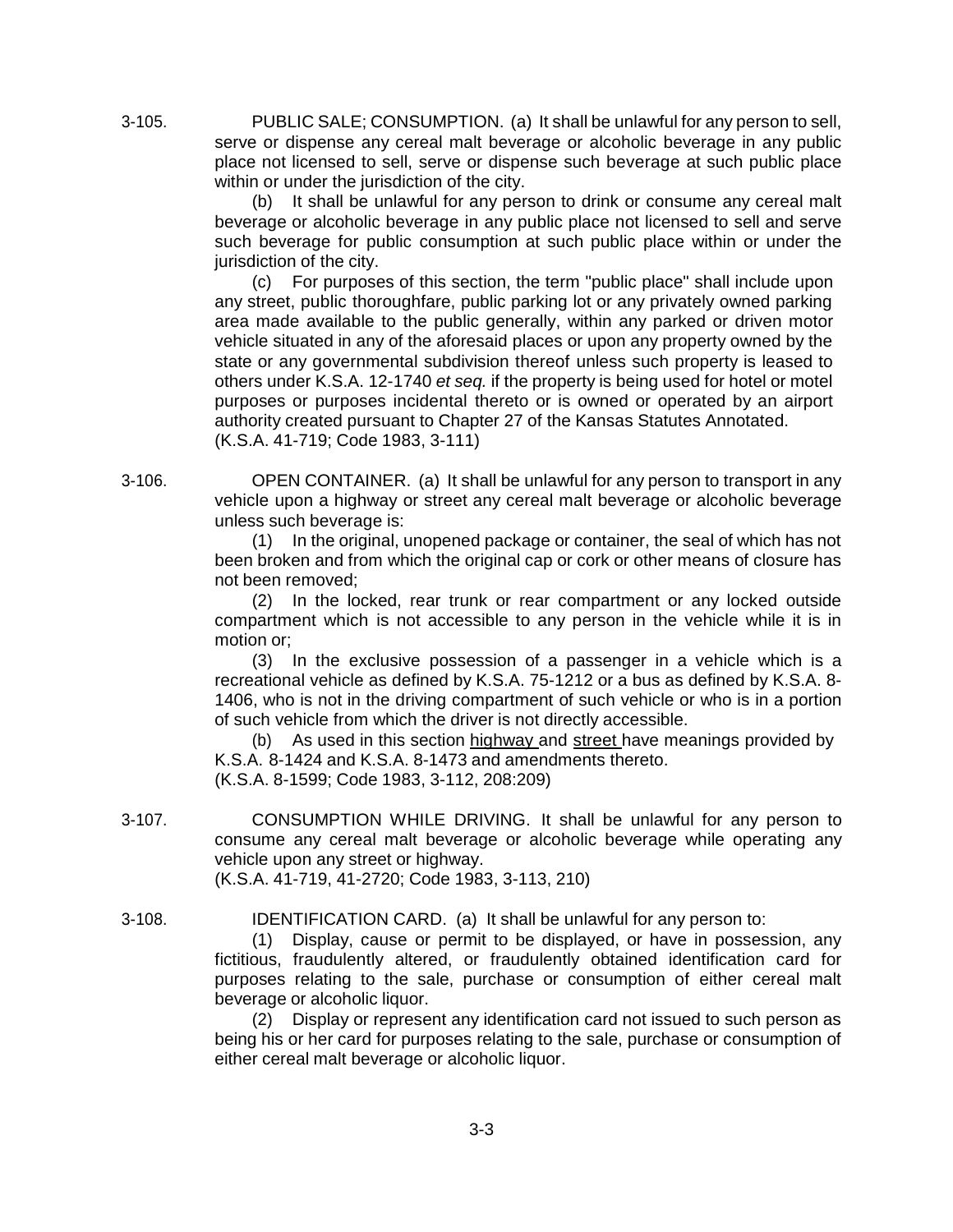(3) Permit any unlawful use of an identification card issued to a person for purposes relating to the sale, purchase or consumption of either cereal malt beverage or alcoholic liquor.

(4) Photograph, photostat, duplicate or in any way reproduce any identification card or facsimile thereof in such a manner that it could be mistaken for a valid identification card or display or have in possession any such photograph, photostat, duplicate, reproduction or facsimile for purposes relating to the sale, purchase or consumption of either cereal malt beverage or alcoholic liquor.

(b) It shall be unlawful for any person to:

(1) Lend any identification card to or knowingly permit the use of any identification card by any person under 21 years of age for use in the sale, purchase or consumption of any alcoholic liquor.

(2) Lend any identification card to or knowingly permit the use of any identification card by any person under 21 years of age for use in the sale, purchase or consumption of any cereal malt beverage. (Code 2006)

3-109. UNDERAGE PURCHASER. (a) It shall be unlawful for any person under 21 years of age to purchase or attempt to purchase any cereal malt beverage.

(b) It shall be unlawful for any person under 21 years of age to purchase or attempt to purchase any alcoholic liquor. (K.S.A. Supp. 41-727; Code 2006)

3-110. PRIVATE PROPERTY. Nothing in this article shall be deemed to prevent, regulate or control the consumption of cereal malt beverages upon private property by those occupying the private property as the owner, or as a lessee of an owner and by the guest of the owner or lessee, provided that no charge is made by the owner or lessee for the serving of any cereal malt beverage. (Code 1983, 3-115)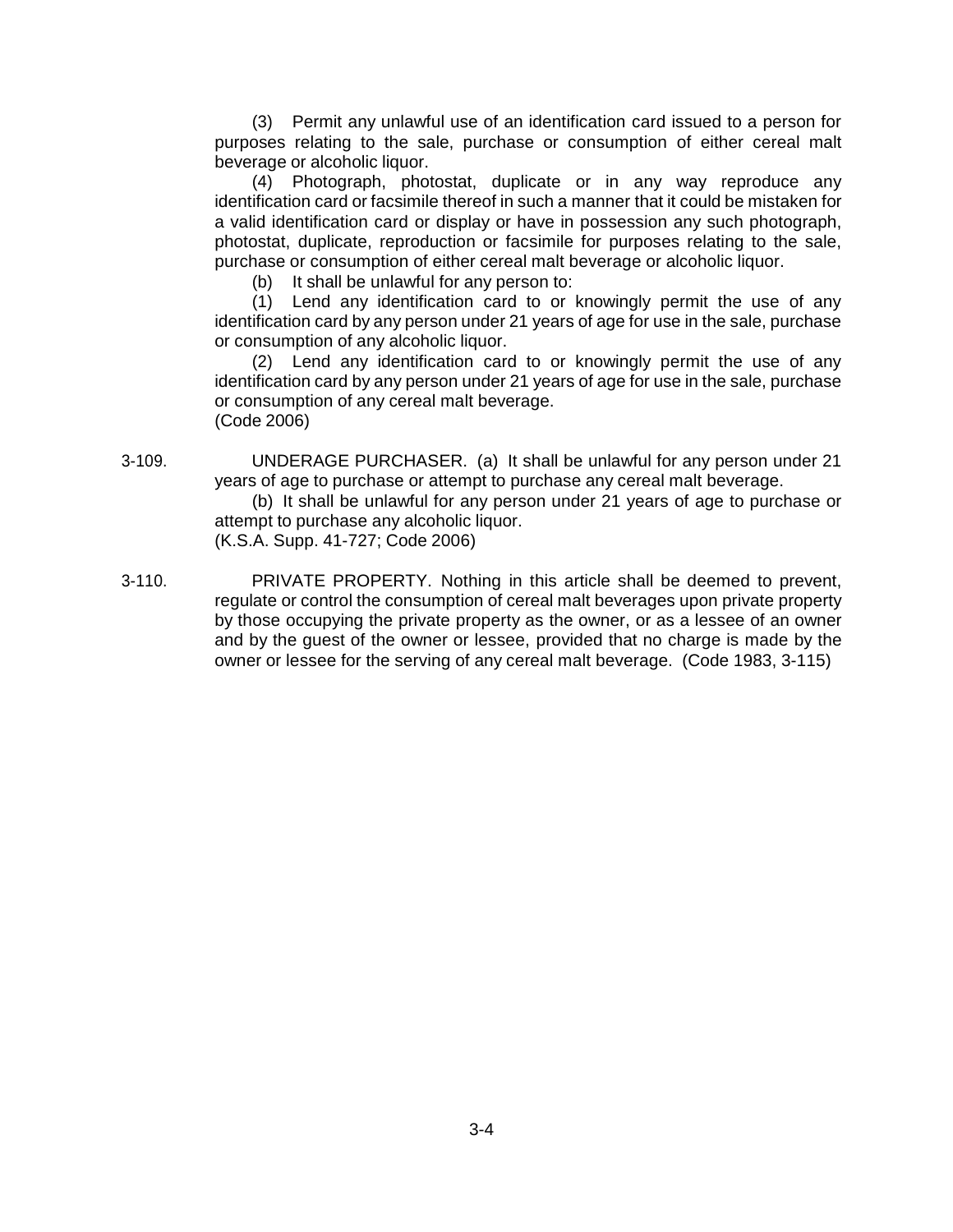## **ARTICLE 2. CEREAL MALT BEVERAGES**

3-201. LICENSE REQUIRED OF RETAILERS. (a) It shall be unlawful for any person to sell any cereal malt beverage at retail without a license for each place of business where cereal malt beverages are to be sold at retail.

(b) It shall be unlawful for any person, having a license to sell cereal malt beverages at retail only in the original and unopened containers and not for consumption on the premises, to sell any cereal malt beverage in any other manner. (K.S.A. 41-2702; Code 1983, 3-102)

3-202. APPLICATION. Any person desiring a license shall make an application to the governing body of the city and accompany the application by the required license fee for each place of business for which the person desires the license. The application shall be verified, and upon a form prepared by the attorney general of the State of Kansas, and shall contain:

> (a) The name and residence of the applicant and how long he or she has resided within the State of Kansas;

(b) The particular place for which a license is desired;

(c) The name of the owner of the premises upon which the place of business is located;

(d) The names and addresses of all persons who hold any financial interest in the particular place of business for which a license is desired.

(e) A statement that the applicant is a citizen of the United States and not less than 21 years of age and that he or she has not within two years immediately preceding the date of making application been convicted of a felony or any crime involving moral turpitude, or been adjudged guilty of drunkenness, or driving a motor vehicle while under the influence of intoxicating liquor or the violation of any other intoxicating liquor law of any state or of the United States;

(f) Each application for a general retailer's license shall be accompanied by a certificate from the city health officer certifying that he or she has inspected the premises to be licensed and that the same comply with the provisions of chapter 8 of this code.

The application shall be accompanied by a statement, signed by the applicant, authorizing any governmental agency to provide the city with any information pertinent to the application. One copy of such application shall immediately be transmitted to the chief of police of the city for investigation of the applicant. It shall be the duty of the chief of police to investigate such applicant to determine whether he or she is qualified as a licensee under the provisions of this chapter. The chief shall report to the city administrator not later than five working days subsequent to the receipt of such application. The application shall be scheduled for consideration by the governing body at the earliest meeting consistent with current notification requirements.

(Code 1983, 3-103)

3-202A. LICENSE APPLICATION PROCEDURES. (a) All applications for a new and renewed cereal malt beverage license shall be submitted to the city clerk 10 days in advance of the governing body meeting at which they will be considered.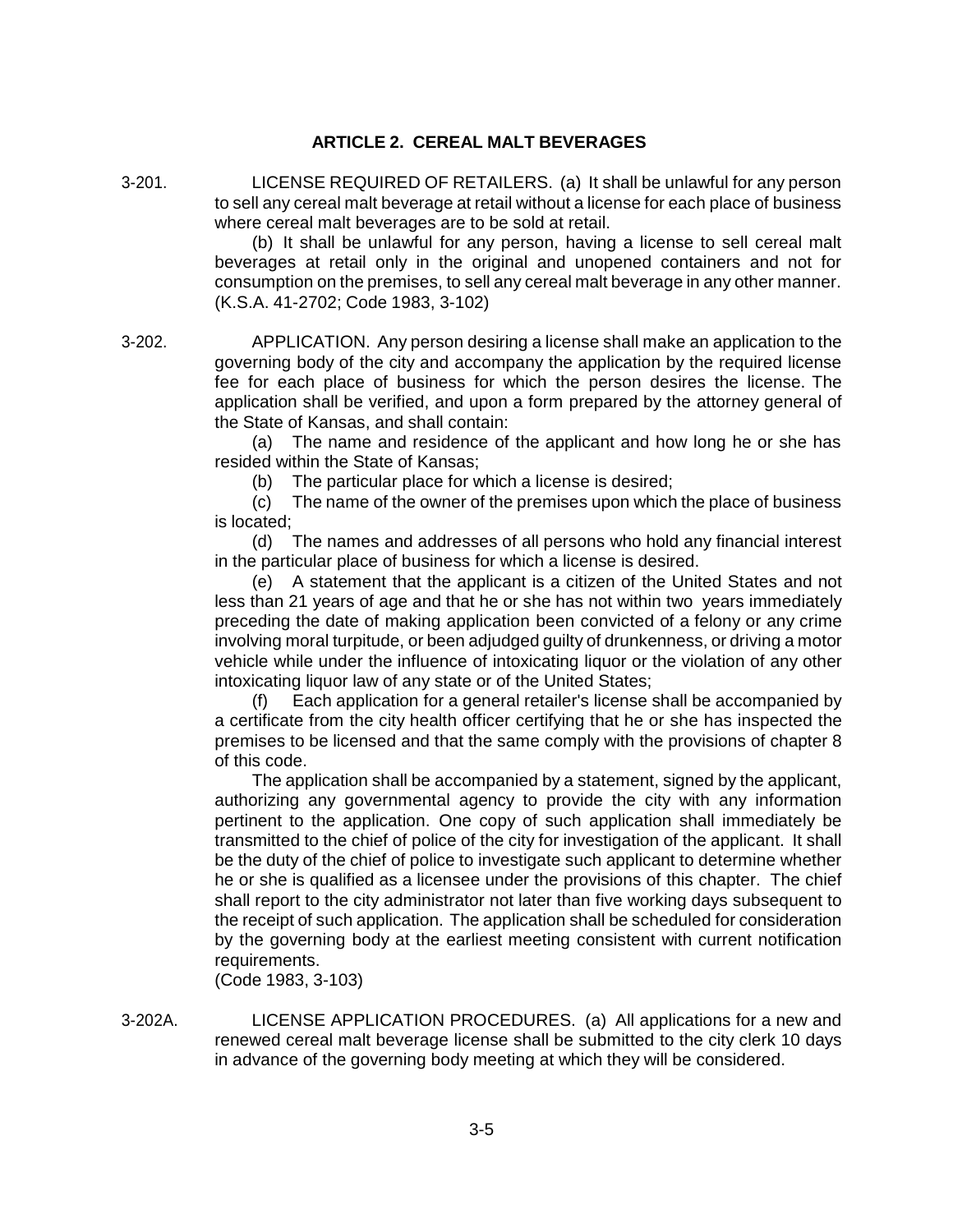(b) The city clerk's office shall notify the applicant of an existing license 30 days in advance of its expiration.

(c) The clerk's office shall provide copies of all applications to the police department and to the city-county health department, when they are received. The police department will run a records check on all applicants and the fire department and health department will inspect the premises in accord with chapters 7 and 8 of this code. The departments will then recommend approval, or disapproval, of applications within five working days of the department's receipt of the application.

(d) The governing body will not consider any application for a new or renewed license that has not been submitted 10 days in advance and been reviewed by the above city departments.

(e) An applicant who has not had a cereal malt beverage license in the city shall attend the governing body meeting when the application for a new license will be considered.

(Code 2006)

3-203. LICENSE GRANTED; DENIED. (a) The journal of the governing body shall show the action taken on the application.

> (b) If the license is granted, the city clerk shall issue the license which shall show the name of the licensee and the year for which issued.

(c) No license shall be transferred to another licensee.

(d) If the license shall be denied, the license fee shall be immediately returned to the person who has made application. (Code 1983, 3-105)

3-204. LICENSE TO BE POSTED. Each license shall be posted in a conspicuous place in the place of business for which the license is issued. (Code 1983, 3-106)

3-205. LICENSE, DISQUALIFICATION. No license shall be issued to:

(a) A person who has not been a resident in good faith of the state of Kansas for at least one year immediately preceding application and a resident of Jefferson County for at least six months prior to filing of such application.

(b) A person who is not a citizen of the United States.

(c) A person who is not of good character and reputation in the community in which he or she resides.

(d) A person who, within two years immediately preceding the date of making application, has been convicted of a felony or any crime involving moral turpitude, or has been adjudged guilty of drunkenness or driving a motor vehicle while under the influence of intoxicating liquor or the violation of any other intoxicating liquor law of any state or of the United States.

(e) A partnership, unless all the members of the partnership shall otherwise be qualified to obtain a license.

(f) A corporation if any manager, officer or director thereof or any stockholder owning in the aggregate more than 25 percent of the stock of such corporation would be ineligible to receive a license hereunder for any reason other than nonresidence within the city or county.

(g) A corporation, if any manager, officer or director thereof, or any stockholder owning in the aggregate more than 25 percent of the stock of such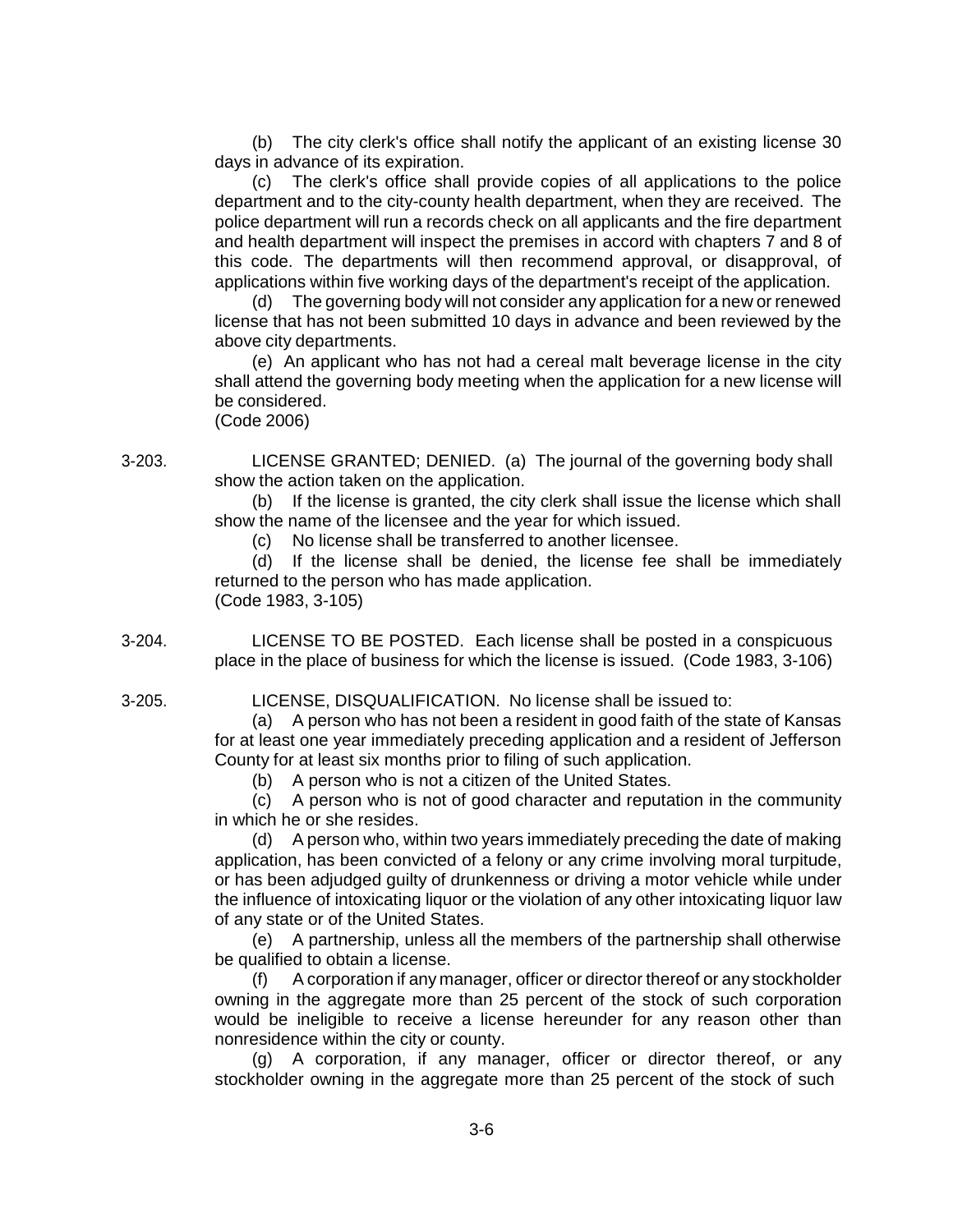corporation, has been an officer, manager or director, or a stockholder owning in the aggregate more than 25 percent of the stock, of a corporation which: (A) Has had a retailer's license revoked under K.S.A. 41-2708 and amendments thereto; or (B) has been convicted of a violation of the drinking establishment act or the cereal malt beverage laws of this state.

(h) A person whose place of business is conducted by a manager or agent unless such manager or agent possesses the same qualifications required of the licensee.

(i) A person whose spouse would be ineligible to receive a retailer's license for any reason other than citizenship, retailer residency requirements or age, except that this subsection (i) shall not apply in determining eligibility for a renewal license. (Code 1983, 3-104)

3-206. RESTRICTION UPON LOCATION. (a) No license shall be issued for the sale at retail of any cereal malt beverage on premises which are located in areas not zoned for such purpose.

(b) It shall be unlawful to sell or dispense at retail any cereal malt beverage at any place within the city limits that is within a 200-foot radius of any church, school or library.

(c) Provisions of this section shall not apply to any establishment holding a private club license issued by the State of Kansas.

(d) The distance limitation of subsection (b) above shall not apply to any establishment holding a cereal malt beverage license issued by the city when the licensee has petitioned for and received a waiver of the distance limitation. The governing body shall grant such a waiver only following public notice and hearing. (K.S.A. 41-2704; Coded 1983, 3-114)

3-207. LICENSE FEE. The rules and regulations regarding license fees shall be as follows:

(a) General Retailer -- for each place of business selling cereal malt beverages at retail, \$100.00 per calendar year.

(b) Limited Retailer -- for each place of business selling only at retail cereal malt beverages in original and unopened containers and not for consumption on the premises, \$100.00 per calendar year.

Full amount of the license fee shall be required regardless of the time of the year in which the application is made, and the licensee shall only be authorized to operate under the license for the remainder of the calendar year in which the license is issued.

(K.S.A. 41-2702; Code 1983, 3-107)

- 3-208. SUSPENSION OF LICENSE. The chief of police, upon five days' written notice, shall have the authority to suspend such license for a period not to exceed 30 days, for any violation of the provisions of this chapter or other laws pertaining to cereal malt beverages, which violation does not in his or her judgment justify a recommendation of revocation. The licensee may appeal such order of suspension to the governing body within seven days from the date of such order. (Code 2006)
- 3-209. LICENSE SUSPENSION/REVOCATION BY GOVERNING BODY. The governing body of the city, upon five days' written notice, to a person holding a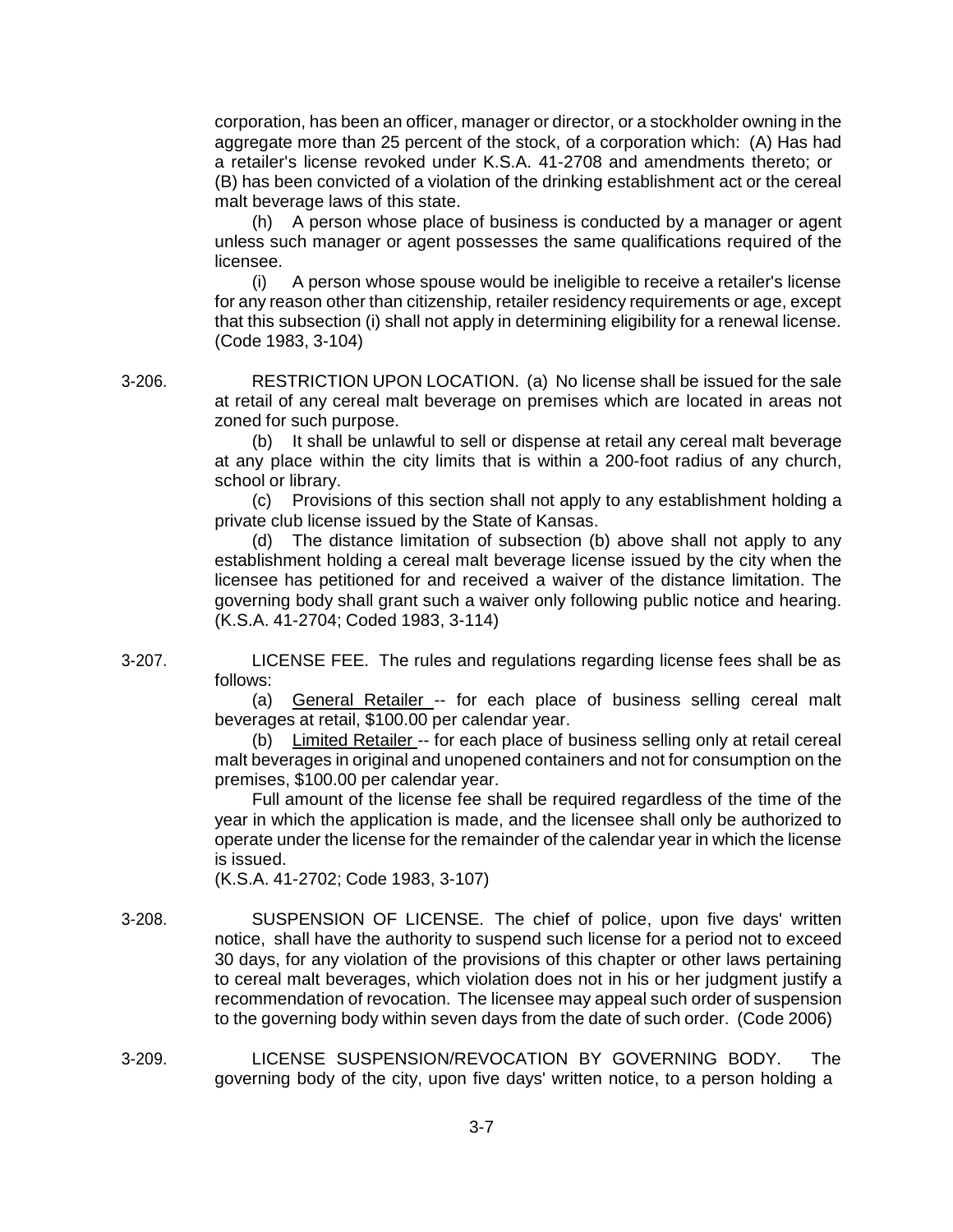license to sell cereal malt beverages shall permanently revoke or cause to be suspended for a period of not more than 30 days such license for any of the following reasons:

(a) If a licensee has fraudulently obtained the license by giving false information in the application therefor;

(b) If the licensee has violated any of the provisions of this article or has become ineligible to obtain a license under this article;

(c) Drunkenness of a person holding such license, drunkenness of a licensee's manager or employee while on duty and while on the premises for which the license is issued, or for a licensee, his or her manager or employee permitting any intoxicated person to remain in such place selling cereal malt beverages;

(d) The sale of cereal malt beverages to any person under 21 years of age;

(e) For permitting any gambling in or upon any premises licensed under this article;

(f) For permitting any person to mix drinks with materials purchased in any premises licensed under this article or brought into the premises for this purpose;

(g) For the employment of any person under the age established by the State of Kansas for employment involving dispensing cereal malt beverages;

(h) For the employment of persons adjudged guilty of a felony or of a violation of any law relating to intoxicating liquor;

(i) For the sale or possession of, or for permitting the use or consumption of alcoholic liquor within or upon any premise licensed under this article;

(j) The nonpayment of any license fees;

(k) If the licensee has become ineligible to obtain a license under this chapter;

(l) The provisions of subsections (f) and (i) shall not apply if such place of business is also currently licensed as a private club. (K.S.A. 41-2708; Code 1983, 3-108)

- 3-210. SAME; APPEAL. The licensee, within 20 days after the order of the governing body revoking any license, may appeal to the district court of Jefferson County and the district court shall proceed to hear such appeal as though such court had original jurisdiction in the matter. Any appeal taken under this section shall not suspend the order of revocation or suspension during the pendency of such appeal. In case of the revocation of the license of any licensee, no new license shall be issued to such person or any person acting for or on his or her behalf, for a period of six months thereafter. (K.S.A. 41-2708; Code 1983, 3-109)
- 3-211. CHANGE OF LOCATION. If a licensee desires to change the location of his or her place of business, he or she shall make an application to the governing body showing the same information relating to the proposed location as in the case of an original application. If the application is in proper form and the location is not in a prohibited zone and all other requirements relating to such place of business are met, a new license shall be issued for the new location for the balance of the year for which a current license is held by the licensee. (Code 2006)
- 3-212. WHOLESALERS AND/OR DISTRIBUTORS. It shall be unlawful for any wholesaler and/or distributor, his, her or its agents or employees, to sell and/or deliver cereal malt beverages within the city, to persons authorized under this article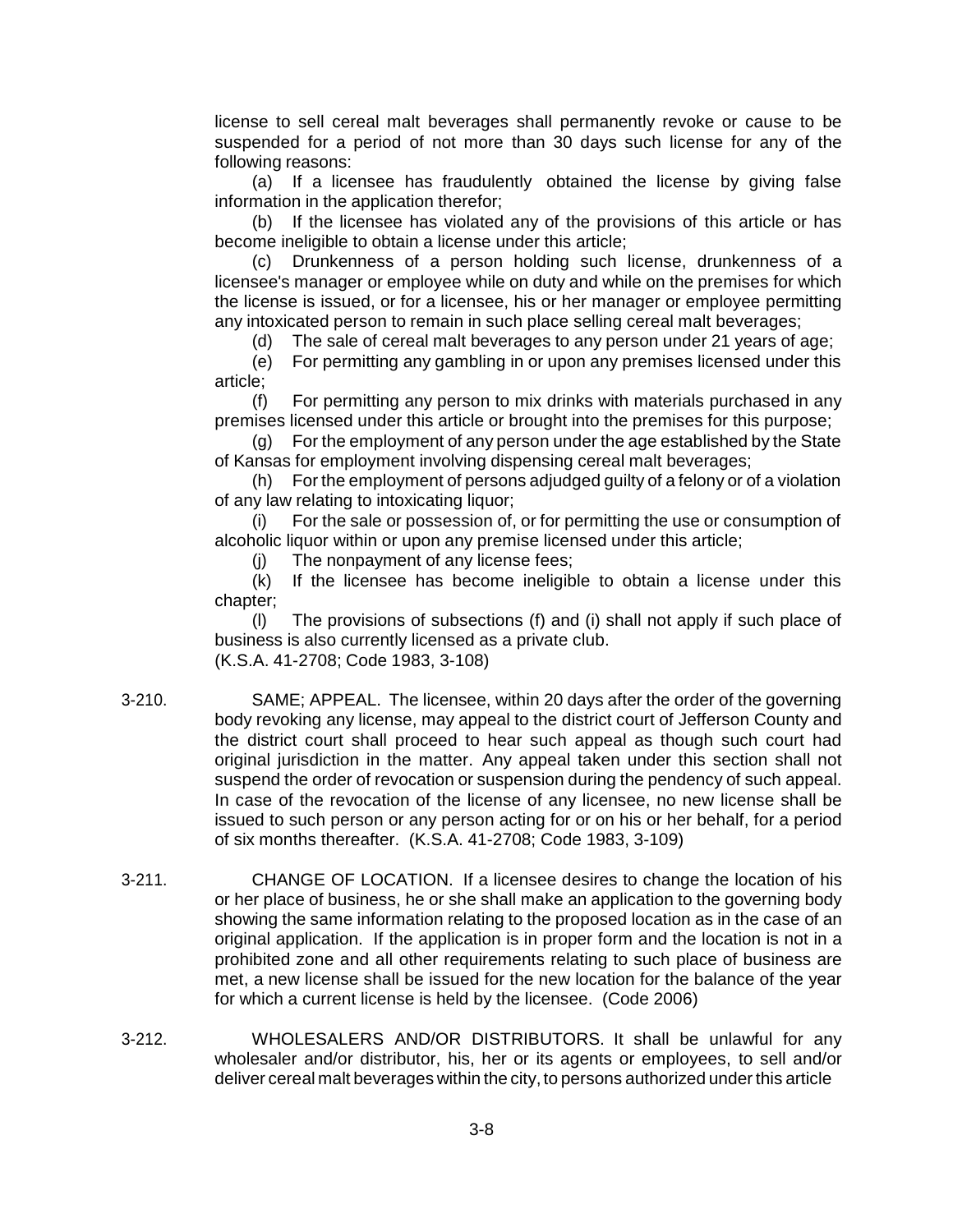to sell the same within this city unless such wholesaler and/or distributor has first secured a license from the director of revenue, state commission of revenue and taxation of the State of Kansas authorizing such sales. (K.S.A. 41-307:307a; Code 1983, 3-116)

3-213. BUSINESS REGULATIONS. It shall be the duty of every licensee to observe the following regulations.

> (a) The place of business licensed and operating under this article shall at all times have a front and rear exit unlocked when open for business.

> (b) The premises and all equipment used in connection with such business shall be kept clean and in a sanitary condition and shall at all times be open to the inspection of the police and health officers of the city, county and state.

> (c) Except as provided by subsection (e), no cereal malt beverages may be sold or dispensed between the hours of 12:00 midnight and 6:00 a.m., or consumed between the hours of 12:30 a.m., and 6:00 a.m., except in a place of business which is licensed to sell cereal malt beverage for consumption on the premises, which derives not less than 30 percent of its gross receipts from the sale of food for consumption on the licensed premises; closing hours for clubs shall conform to K.S.A. 41-2614 and any amendments thereto.

> (d) Pursuant to 2005 Kan. Sess. Laws, Ch. 201, the sale at retail of cereal malt beverage in the original beverage in the original package is allowed within the city on any Sunday, except Easter, between the hours of 12:00 noon and 8:00 p.m.

> (e) Cereal malt beverages may be sold at any time alcoholic liquor is allowed by law to be served on premises which are licensed pursuant to K.S.A. 41-2701 et seq., and licensed as a club by the State Director of Alcoholic Beverage Control.

> (f) The place of business shall be open to the public and to the police at all times during business hours, except that premises licensed as a club under a license issued by the State Director of Alcoholic Beverage Control shall be open to the police and not to the public.

> (g) It shall be unlawful for any licensee or agent or employee of the licensee to become intoxicated in the place of business for which such license has been issued.

> (h) No licensee or agent or employee of the licensee shall permit any intoxicated person to remain in the place of business for which such license has been issued.

> (i) No licensee or agent or employee of the licensee shall sell or permit the sale of cereal malt beverage to any person under 21 years of age.

> (j) No licensee or agent or employee of the licensee shall permit any gambling in the place of business for which such license has been issued.

> (k) No licensee or agent or employee of the licensee shall permit any person to mix alcoholic drinks with materials purchased in said place of business or brought in for such purpose.

> (l) No licensee or agent or employee of the licensee shall employ any person under 21 years of age in dispensing cereal malt beverages. No licensee shall employ any person who has been judged guilty of a felony.

(2005 Kan. Sess. Laws, Ch. 201; Ord. 3-215, Sec. 1; Ord. 3-110, Sec. 1; Code 2006)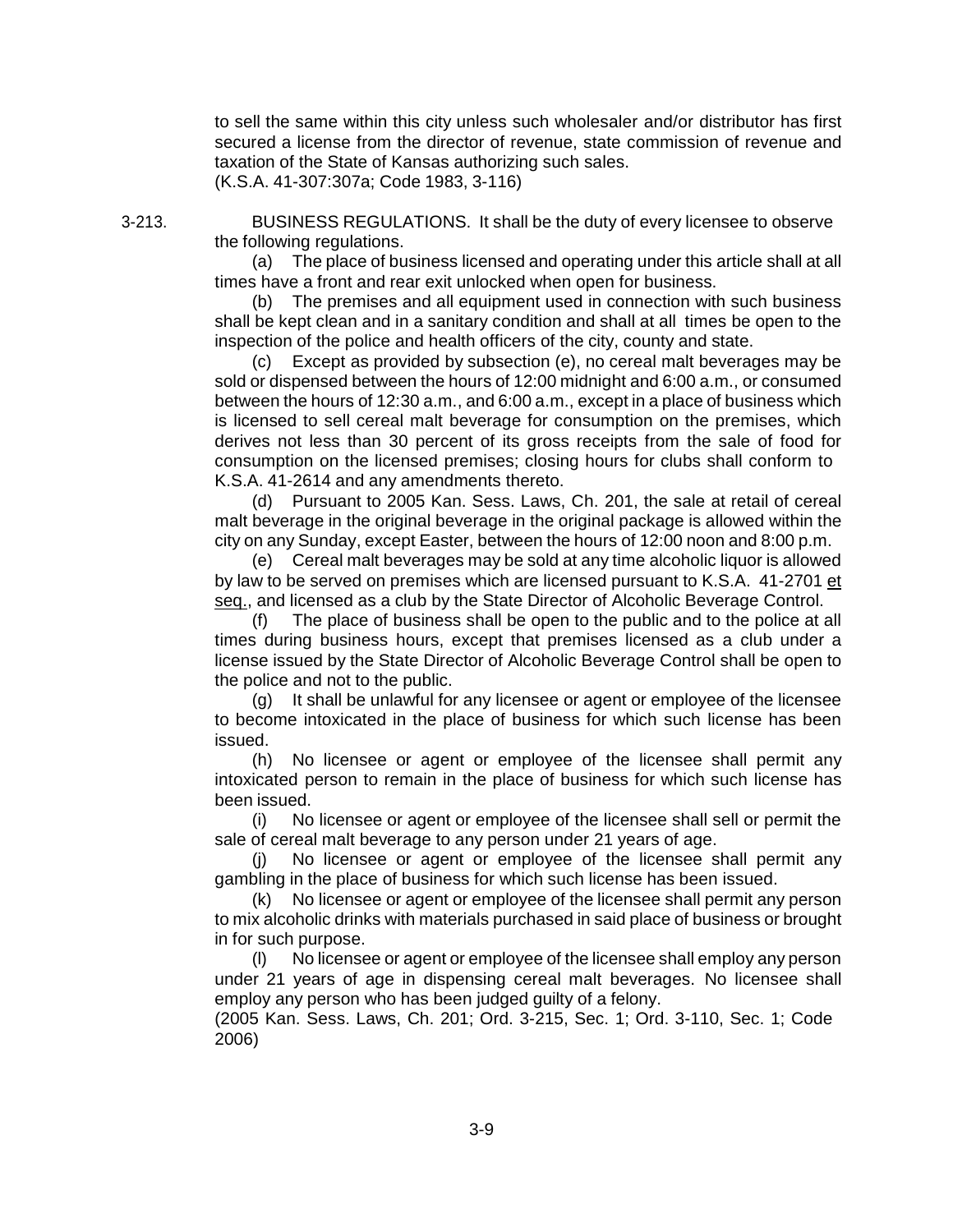3-214. PROHIBITED CONDUCT ON PREMISES. The following conduct by a cereal malt beverage licensee, manager or employee of any licensed cereal malt beverage establishment is deemed contrary to public welfare and is prohibited:

> (a) Remaining or permitting any person to remain in or upon the premises who exposes to view any portion of the female breasts below the top of the areola or any portion of males/females pubic hair, anus, buttocks or genitals;

> (b) Permitting any employee on the licensed premises to touch, caress or fondle the breasts, buttocks, anus, vulva or genitals of any other employee or any patron;

> (c) Encouraging or permitting any patron on the licensed premises to touch, caress or fondle the breasts, buttocks, anus, vulva, or genitals of any employee;

> (d) Performing or permitting any person to perform on the licensed premises acts of or acts which simulate:

> (1) Sexual intercourse, masturbation, sodomy, or any other sexual act which is prohibited by law; or

> (2) Touching, caressing or fondling such persons' breasts, buttocks, anus or genitals.

> (e) Using or permitting any person to use on the licensed premises, any artificial devices or inanimate objects to depict any of the acts prohibited by paragraph (d) of this section.

> (f) Showing or permitting any person to show on the licensed premises any motion picture, film, photograph, electronic reproduction, or other visual reproduction depicting:

> (1) Acts or simulated acts of sexual intercourse, masturbation, sodomy, or any sexual act which is prohibited by law;

> (2) The touching, caressing or fondling of the buttocks, anus, genitals or the female breasts;

> (3) Scenes in which a person displays the buttocks, anus, genitals or the female breasts.

> (g) As used in this section, the term premises means the premises licensed by the city as a cereal malt beverage establishment and such other areas, under the control of the licensee or his or her employee or employees, that are in such close proximity to the licensed premises that activities and conduct of persons within such other areas may be viewed by persons on or within the licensed premises. (Code 1983, 3-206)

3-215. SANITARY CONDITIONS REQUIRED. All parts of the licensed premises including furnishings and equipment shall be kept clean and in a sanitary condition, free from flies, rodents and vermin at all times. The licensed premises shall have at least one restroom for each sex easily accessible at all times to its patrons and employees. The restroom shall be equipped with at least one lavatory with hot and cold running water, be well lighted, and be furnished at all times with paper towels or other mechanical means of drying hands and face. Each restroom shall be provided with adequate toilet facilities which shall be of sanitary design and readily cleanable. The doors of all toilet rooms shall be self closing and toilet paper at all times shall be provided. Easily cleanable receptacles shall be provided for waste material and such receptacles in toilet rooms for women shall be covered. The restrooms shall at all times be kept in a sanitary condition and free of offensive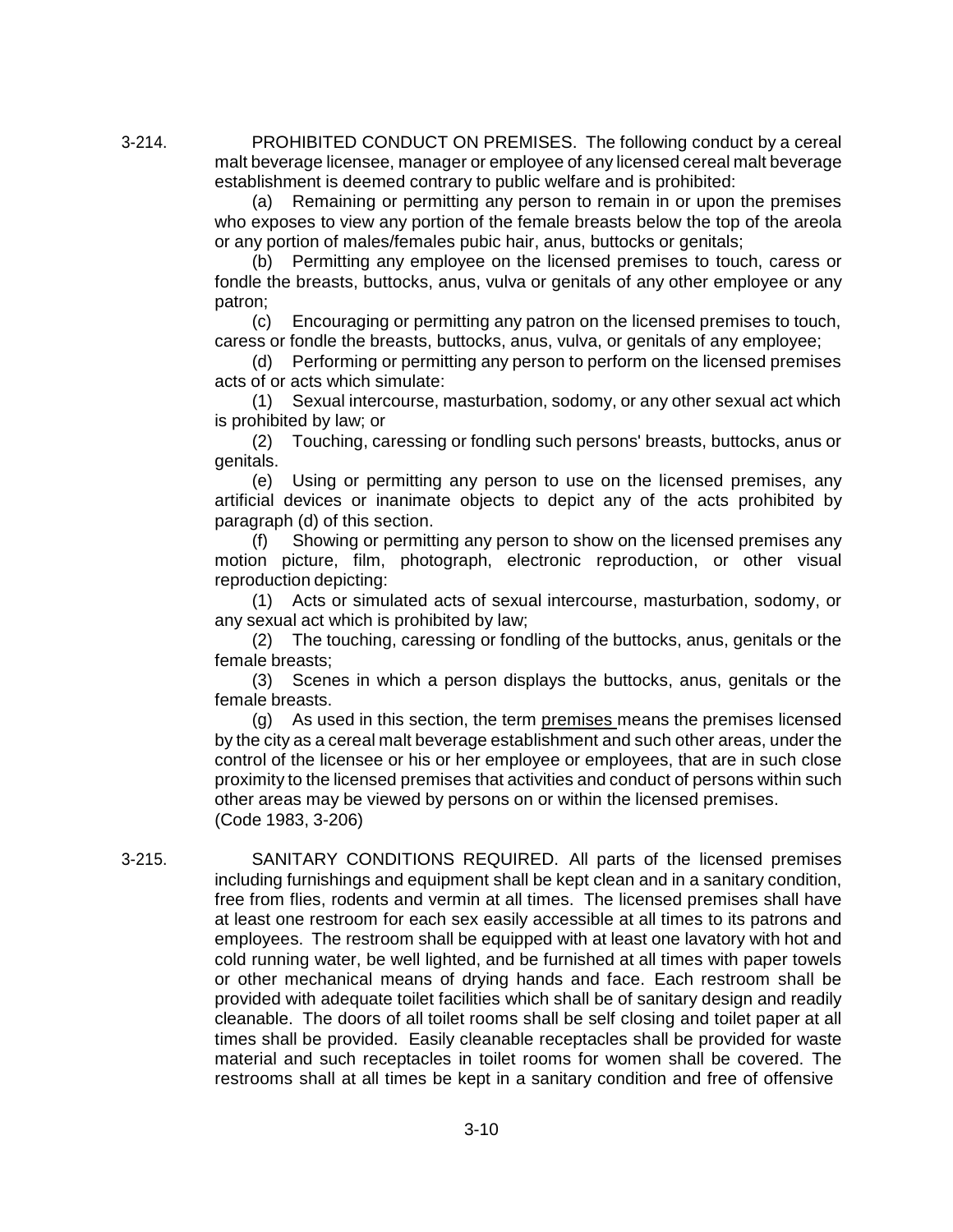odors and shall be at all times subject to inspection by the city health officer or designee. (Code 1983, 3-117)

3-216. MINORS ON PREMISES. (a) It shall be unlawful for any person under 21 years of age to remain on any premises where the sale of cereal malt beverages is licensed for on-premises consumption.

(b) This section shall not apply if the person under 21 years of age is an employee of the licensed establishment, or is accompanied by his or her parent or guardian, or if the licensed establishment derives not more than 30 percent of its gross receipts in each calendar year from the sale of cereal malt beverages for onpremises consumption. (Code 2006)

3-217. PREMISES, ILLUMINATION. It shall be unlawful for any owner, operator, or licensee to operate any place of business licensed for the sale and consumption of cereal malt beverages on the premises without sufficient illumination to measure not less than five foot candles of light in all portions of the place of business measured at a height of 36 inches above the floor. (K.S.A. 41-2704; Code 1983, 3-118)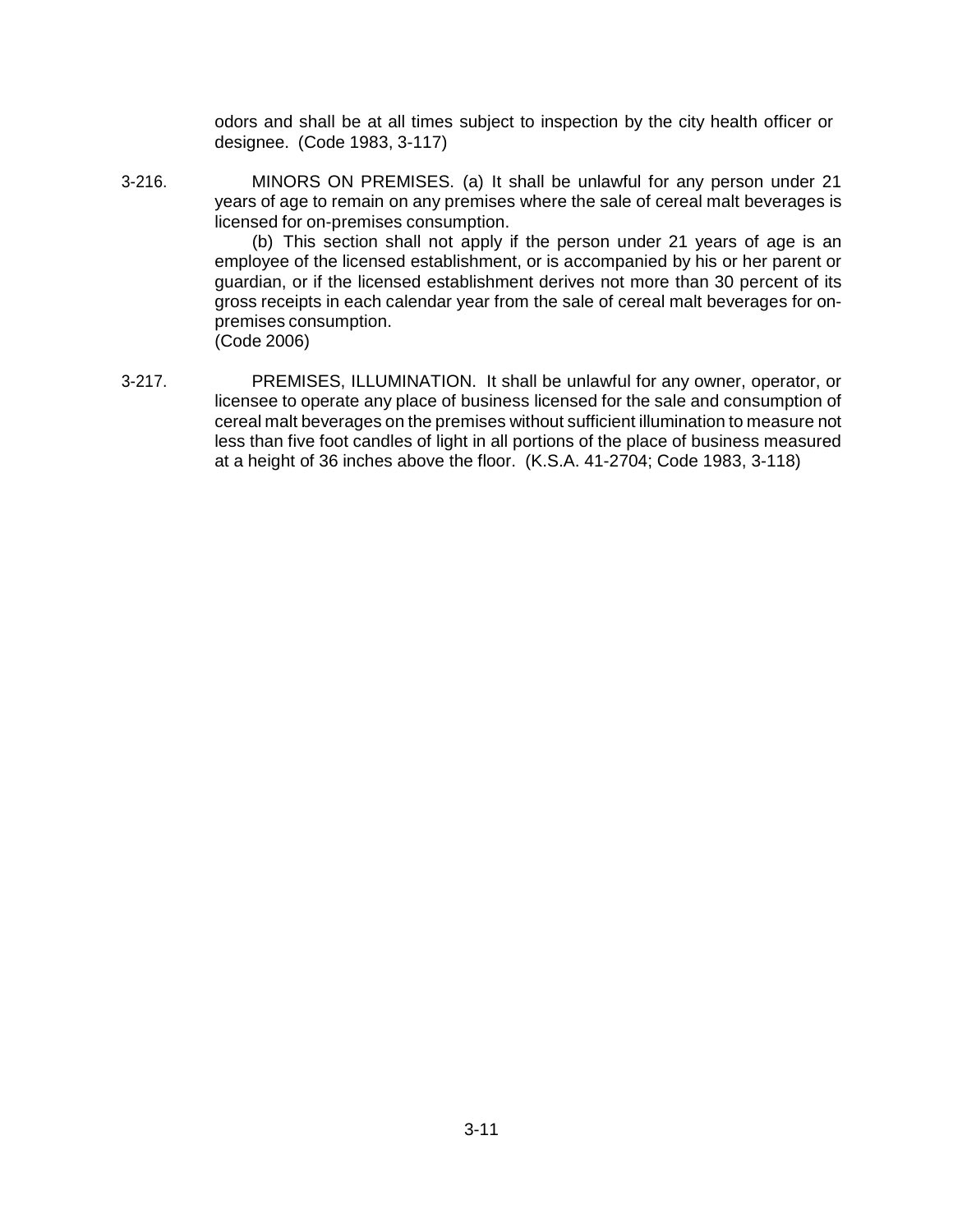# **ARTICLE 3. ALCOHOLIC LIQUOR**

3-301. STATE LICENSE REQUIRED. (a) It shall be unlawful for any person to keep for sale, offer for sale, or expose for sale or sell any alcoholic liquor as defined by the "Kansas liquor control act" without first having obtained a state license to do so.

(b) The holder of a license for the retail sale in the city of alcoholic liquors by the package issued by the state director of alcoholic beverage control shall present such license to the city clerk when applying to pay the occupation tax levied in section 3-302 and the tax shall be received and a receipt shall be issued for the period covered by the state license. (Code 1983, 3-202)

- 3-302. OCCUPATIONAL TAX. There is hereby levied an annual occupation tax of \$300.00 on any person holding a license issued by the state director of alcoholic beverage control for the retail sale within the city of alcoholic liquors for consumption off the premises. Such tax shall be paid by the retailer to the city clerk before business is begun under an original state license and shall be paid within five days after any renewal of a state license. (Code 1983, 3-212)
- 3-303. POSTING OF RECEIPT. Every licensee under this article shall cause the city alcoholic liquor retailer's occupation tax receipt to be placed in plain view, next to or below the state license in a conspicuous place on the licensed premises. (Code 1983, 3-203, 213)
- 3-304. HOURS OF SALE. No person shall sell at retail any alcoholic liquor:

(a) On any Sunday; except Easter, between the hours of 12:00 noon and 8:00 p.m., and on Memorial Day, Independence Day and Labor Day.

(b) Before 9:00 a.m. or after 11:00 p.m. on any day when the sale thereof is permitted.

(2005 Kan. Sess. Laws, Ch. 201; Ord. 3-215, Sec. 2; ; Code 2006)

- 
- 3-305. BUSINESS REGULATIONS. It shall be unlawful for a retailer of alcoholic liquor to:

(a) Permit any person to mix drinks in or on the licensed premises;

(b) Employ any person under the age of 21 years in connection with the operation of the retail establishment;

(c) Employ any person in connection with the operation of the retail establishment who has been adjudged guilty of a felony;

(d) Furnish any entertainment in his or her premises or permit any pinball machine or game of skill or chance to be located in or on the premises; or

(e) Have in his or her possession for sale at retail any bottles, cask, or other containers containing alcoholic liquor, except in the original package.

Sell, give away, dispose of, exchange or deliver, or permit the sale, gift or procuring of any alcoholic liquor to or for any person under 21 years of age. (Code 2006)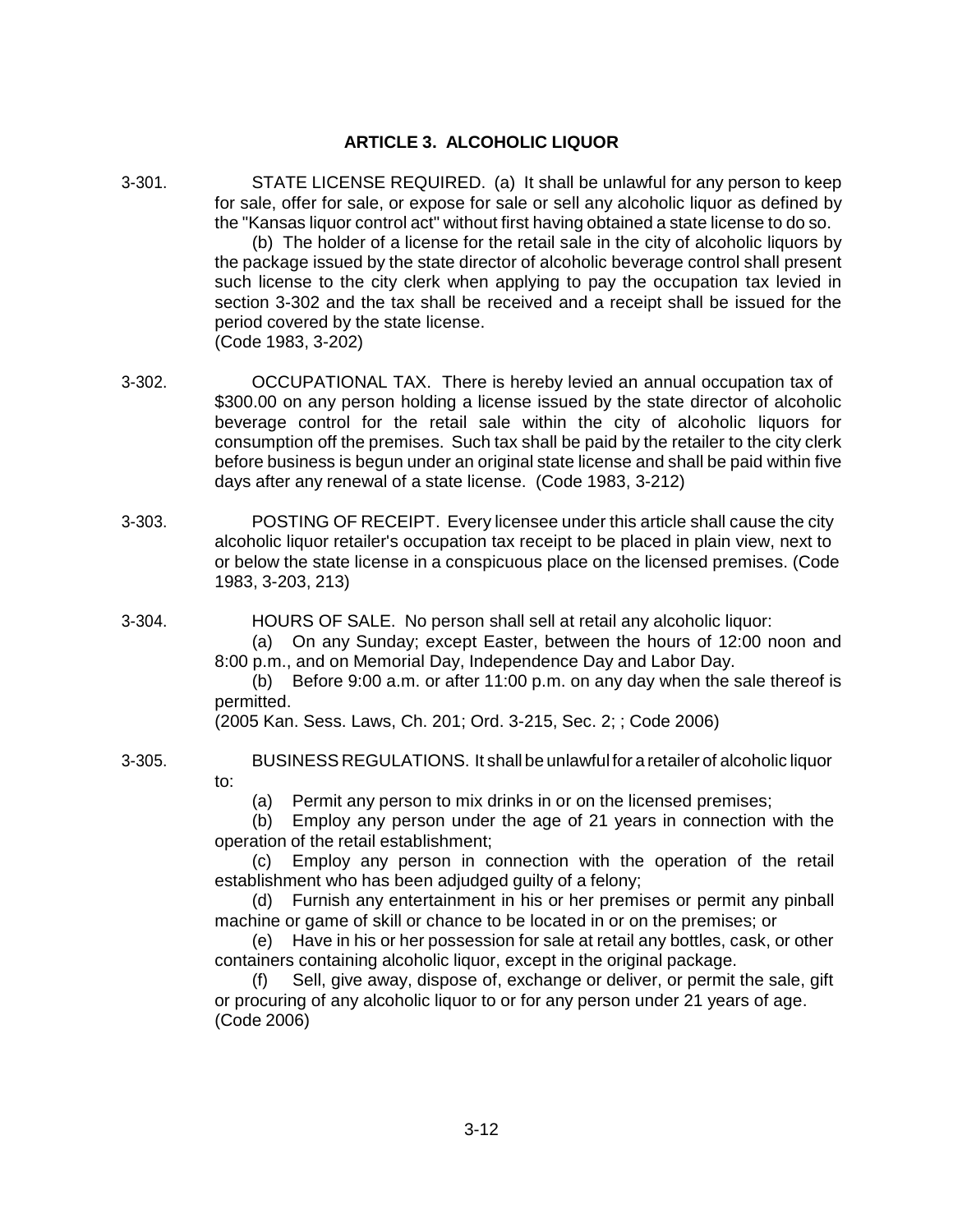# **ORDINANCE NO. 3-304.1**

**AN ORDINANCE** RELATING TO THE HOURS OF SALE OF ALCOHOLIC LIQUOR IN THE ORIGINAL PACKAGE IN THE CITY OF VALLEY FALLS, KANSAS.

**BE IT ORDAINED** by the Governing Body of the City of Valley Falls, Kansas:

**SECTION 1**. No person shall sell at retail any alcoholic liquor in the original package:

- (a) On Sunday before 12 noon or after 8 p.m.;
- (b) On Easter Sunday, Thanksgiving Day or Christmas Day; or
- (c) Before 9 a.m. or after 11 p.m. on any day when the sale is permitted.

**SECTION 2**. Repeal. Ordinance 3-304 is repealed.

**SECTION 3.** This ordinance shall take effect and be in force from and after publication of this ordinance in the Official City Newspaper.

Passed by the Governing Body of the City of Valley Falls, Kansas, this 21st day of July, 2010.

Charles Stutesman, Mayor

ATTEST:

Millie C. Bickford, City Clerk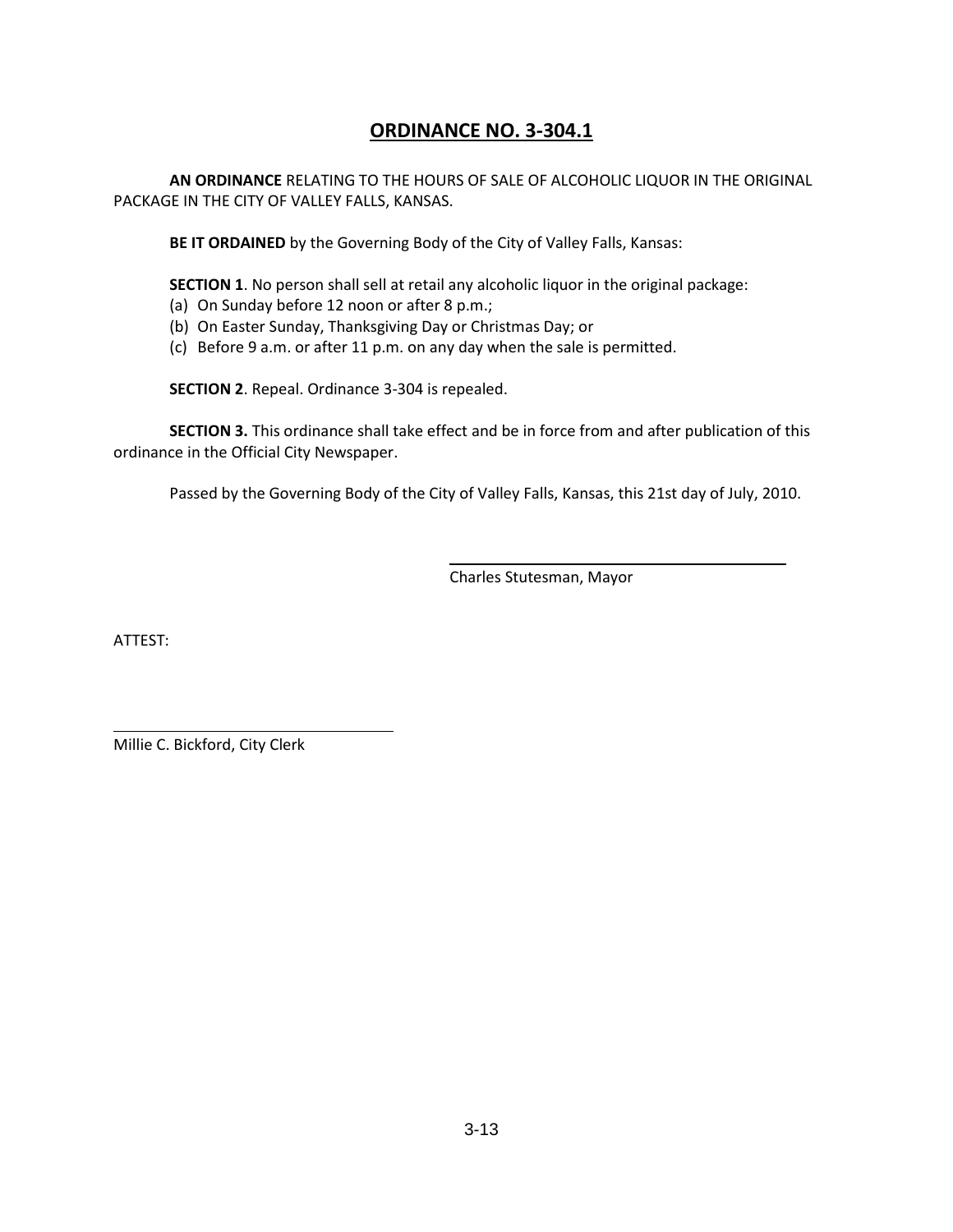#### **ORDINANCE NO. 3-215**

## **AN ORDINANCE AUTHORIZING SUNDAY SALES OF ALCOHOLIC LIQUOR AND CEREAL MALT BEVERAGE IN THE ORIGINAL PACKAGE WITHIN THE CITY OF VALLEY FALLS, KANSAS.**

#### **BE IT ORDAINED BY THE GOVERNING BODY OF THE CITY OF VALLEY FALLS, KANSAS:**

**SECTION 1.** Pursuant to 2005 Kan. Sess. Laws, Ch. 201, the sale at retail of cereal malt beverage in the original package is allowed within the city on any Sunday, except Easter, between the hours of 12:00 noon and 8:00 p.m.

**SECTION 2.** Pursuant to 2005 Kan. Sess. Laws, Ch. 201, the sale at retail of alcoholic liquor in the original package is allowed within the city on any Sunday, except Easter, between the hours of 12:00 noon and 8:00 p.m., and on Memorial Day, Independence Day, and Labor Day.

**SECTION 3.** This ordinance shall be published once each week for two consecutive weeks in the official city newspaper.

**SECTION 4.** This ordinance shall take effect 61 days after final publication or on November 15, 2005, whichever is later, unless a sufficient petition for a referendum is filed, requiring a referendum to be held on the ordinance as provided in 2005 Kan. Sess. Laws, Ch. 201, in which case this ordinance shall become effective upon approval by a majority of the electors voting thereon.

**Passed by the Governing Body, this 6th day of September, 2005.**

Robert H. Zieg, Mayor

ATTEST:

Dayna Heineken, City Clerk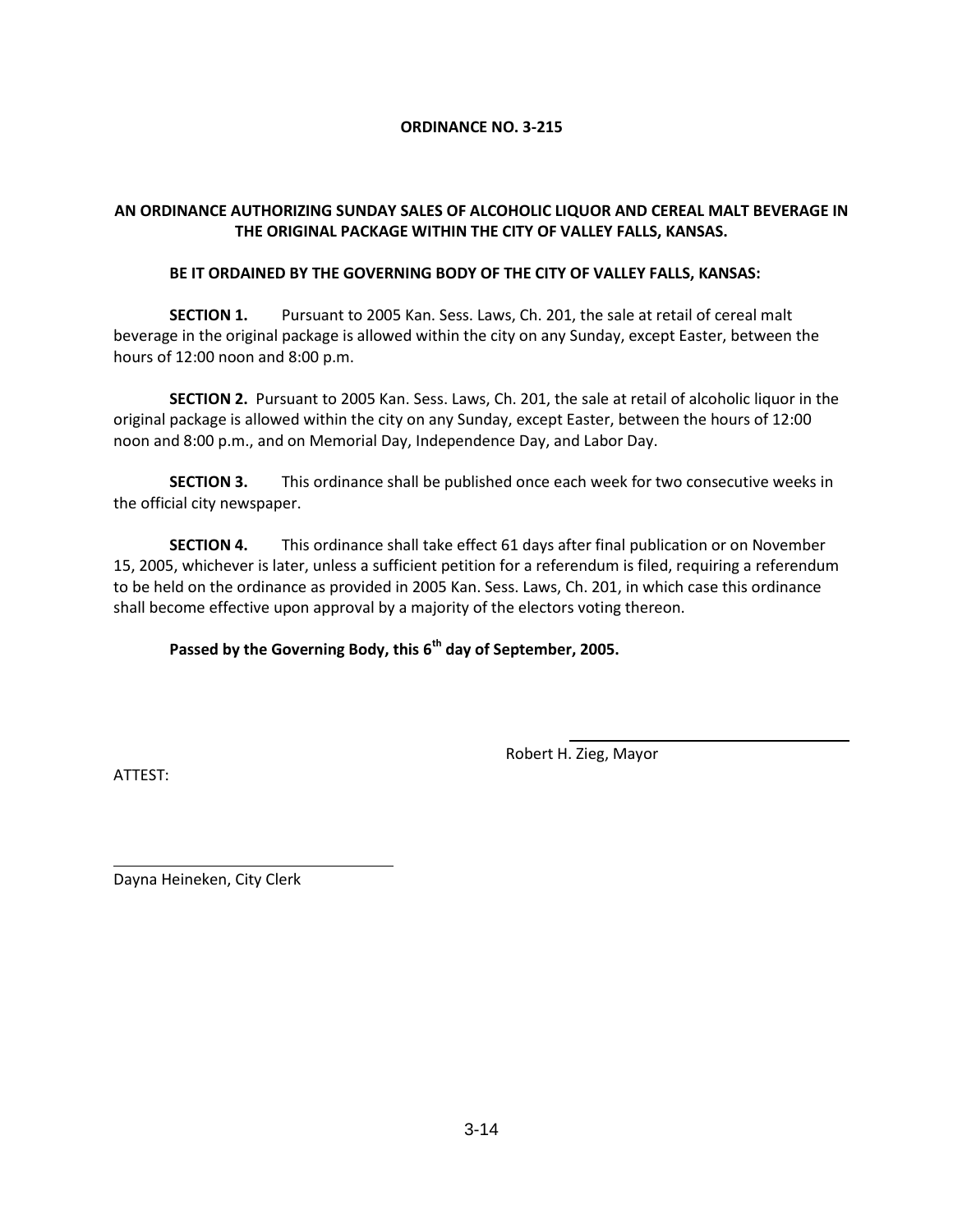3-306. RESTRICTIONS ON LOCATION. No person shall knowingly or unknowingly sell, give away, furnish, dispose of, procure, exchange or deliver, or permit the selling, giving away, furnishing, disposing of, procuring, exchanging or delivering of any alcoholic beverage in any building, structure or premises, for consumption in such building or upon such premises if such consumption is within 200 feet from the nearest property line of any existing hospital, school, church or library. (K.S.A. 41-710; Code 1983, 3-211; Code 2006)

## **ARTICLE 4. PRIVATE CLUBS**

- 3-401. LICENSE REQUIRED. It shall be unlawful for any person granted a private club license by the State of Kansas to sell or serve any alcoholic liquor authorized by such license within the city without first obtaining a local license from the city clerk. (Code 2006)
- 3-402. LICENSE FEE. (a) There is hereby levied an annual license fee on each private club located in the city which has a private club license issued by the state director of alcoholic beverage control, which fee shall be paid before business is begun under an original state license and within five days after any renewal of a state license. The city license fee for a Class A club shall be \$250.00 and the city license fee for a Class B club shall be \$250.00.

(b) All applications for new or renewal city licenses shall be submitted to the city clerk. Upon presentation of a state license, payment of the city license fee and the license application, the city clerk shall issue a city license for the period covered by the state license, if there are no conflicts with any zoning or alcoholic beverage ordinances of the city.

(c) The license period shall extend for the period covered by the state license. No license fee shall be refunded for any reason.

(d) Every licensee shall cause the city club license to be placed in plain view next to or below the state license in a conspicuous place on the licensed premises. (Code 2006)

3-403. BUSINESS REGULATIONS. (a) No club licensed hereunder shall allow the serving, mixing or consumption of alcoholic liquor on its premises between the hours of 2:00 a.m. and 9:00 a.m. on any day.

> (b) Cereal malt beverages may be sold on premises licensed for the retail sale of cereal malt beverages for on-premises consumption at any time when alcoholic liquor is allowed by law to be served on the premises.

> (c) No club membership shall be sold to any person under 21 years of age, nor shall alcoholic beverages or cereal malt beverages be given, sold or traded to any person under 21 years of age.

(K.S.A. Supp. 41-2614; Code 2006)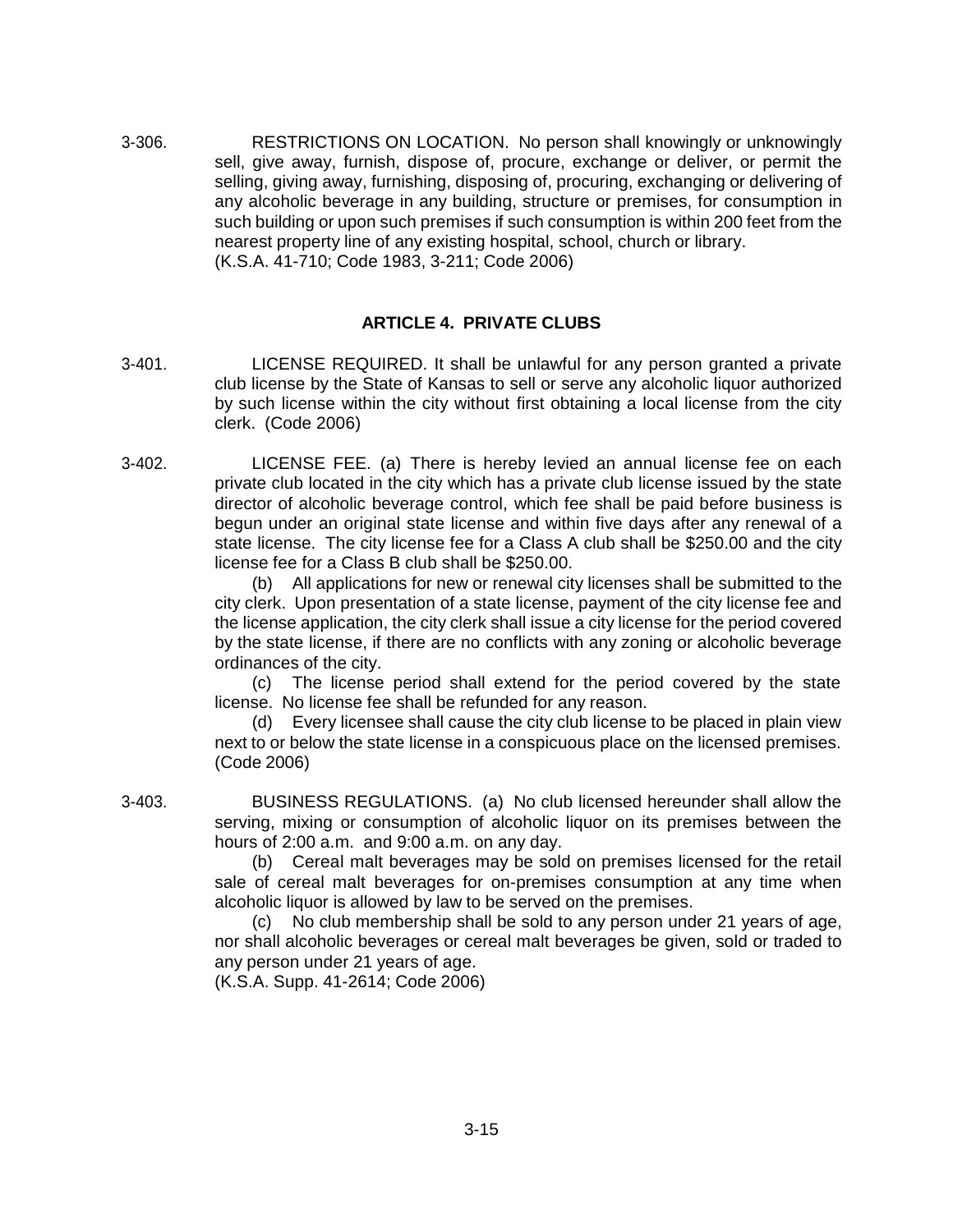### **ARTICLE 5. DRINKING ESTABLISHMENTS**

- 3-501. LICENSE REQUIRED. It shall be unlawful for any person granted a drinking establishment license by the State of Kansas to sell or serve any alcoholic liquor authorized by such license within the city without first obtaining a city license from the city clerk. (Code 2006)
- 3-502. LICENSE FEE. (a) There is hereby levied an annual license fee in the amount of \$250.00 on each drinking establishment located in the city which has a drinking establishment license issued by the state director of alcoholic beverage control, which fee shall be paid before business is begun under an original state license and within five days after any renewal of a state license.

(b) All applications for new or renewal city licenses shall be submitted to the city clerk. Upon presentation of a state license, payment of the city license fee and the license application, the city clerk shall issue a city license for the period covered by the state license, if there are no conflicts with any zoning or alcoholic beverage ordinances of the city.

(c) The license period shall extend for the period covered by the state license. No license fee shall be refunded for any reason.

(d) Every licensee shall cause the city drinking establishment license to be placed in plain view next to or below the state license in a conspicuous place on the licensed premises. (Code 2006)

3-503. BUSINESS REGULATIONS. (a) No drinking establishment licensed hereunder shall allow the serving, mixing or consumption of alcoholic liquor on its premises between the hours of 2:00 a.m. and 9:00 a.m. on any day.

(b) Cereal malt beverages may be sold on premises licensed for the retail sale of cereal malt beverage for on-premises consumption at any time when alcoholic liquor is allowed by law to be served on the premises.

(c) No alcoholic beverages or cereal malt beverages shall be given, sold or traded to any person under 21 years of age.

(K.S.A. Supp. 41-2614; Code 2006)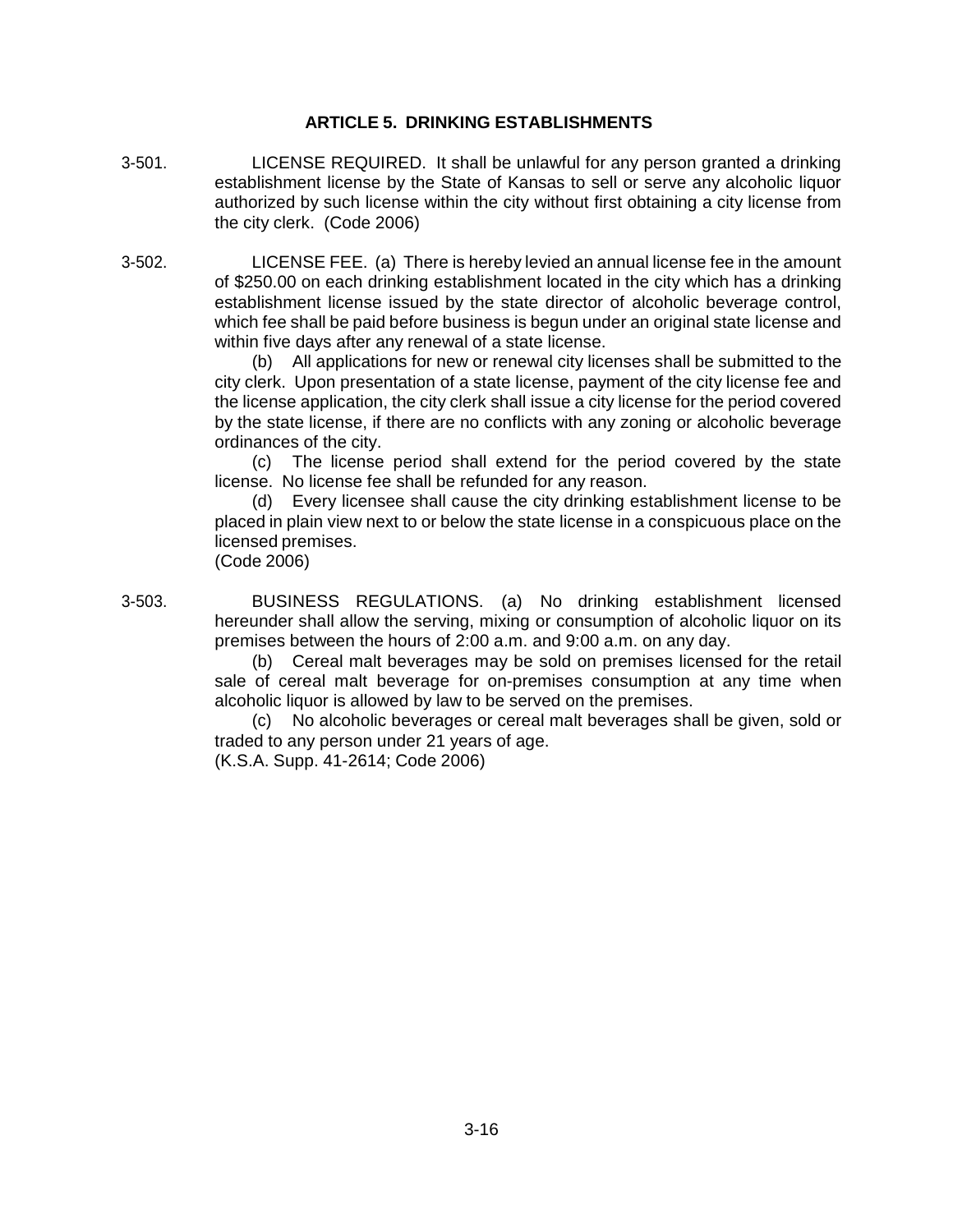# **ARTICLE 6. CATERERS**

- 3-601. LICENSE REQUIRED. It shall be unlawful for any person licensed by the State of Kansas as a caterer to sell alcoholic liquor by the drink, to sell or serve any liquor by the drink within the city without obtaining a local caterer's license from the city clerk. (Code 2006)
- 3-602. LICENSE FEE. (a) There is hereby levied an annual license fee in the amount of \$250.00 on each caterer doing business in the city who has a caterer's license issued by the state director of alcoholic beverage control, which fee shall be paid before business is begun under an original state license and within five days after any renewal of a state license.

(b) All applications for new or renewal city licenses shall be submitted to the city clerk. Upon presentation of a state license, payment of the city license fee and the license application, the city clerk shall issue a city license for the period covered by the state license, if there are no conflicts with any zoning or alcoholic beverage ordinances of the city.

(c) The license period shall extend for the period covered by the state license. No license fee shall be refunded for any reason.

(d) Every licensee shall cause the caterer license to be placed in plain view on any premises within the city where the caterer is serving or mixing alcoholic liquor for consumption on the premises. (Code 2006)

3-603. BUSINESS REGULATIONS. (a) No caterer licensed hereunder shall allow the serving, mixing or consumption of alcoholic liquor between the hours of 2:00 a.m. and 6:00 a.m. on any day.

(b) No alcoholic beverages or cereal malt beverages shall be given, sold or traded to any person under 21 years of age. (K.S.A. Supp. 41-2614; Code 2006)

3-604. NOTICE TO CHIEF OF POLICE. Prior to any event at which a caterer will sell or serve alcoholic liquor by the individual drink, the caterer shall provide written notice to the chief of police at least seventy-two (72) hours prior to the event if the event will take place within the city. The notice shall contain the location, name of the group sponsoring the event, and the exact date and times the caterer will be serving. (Code 2006)